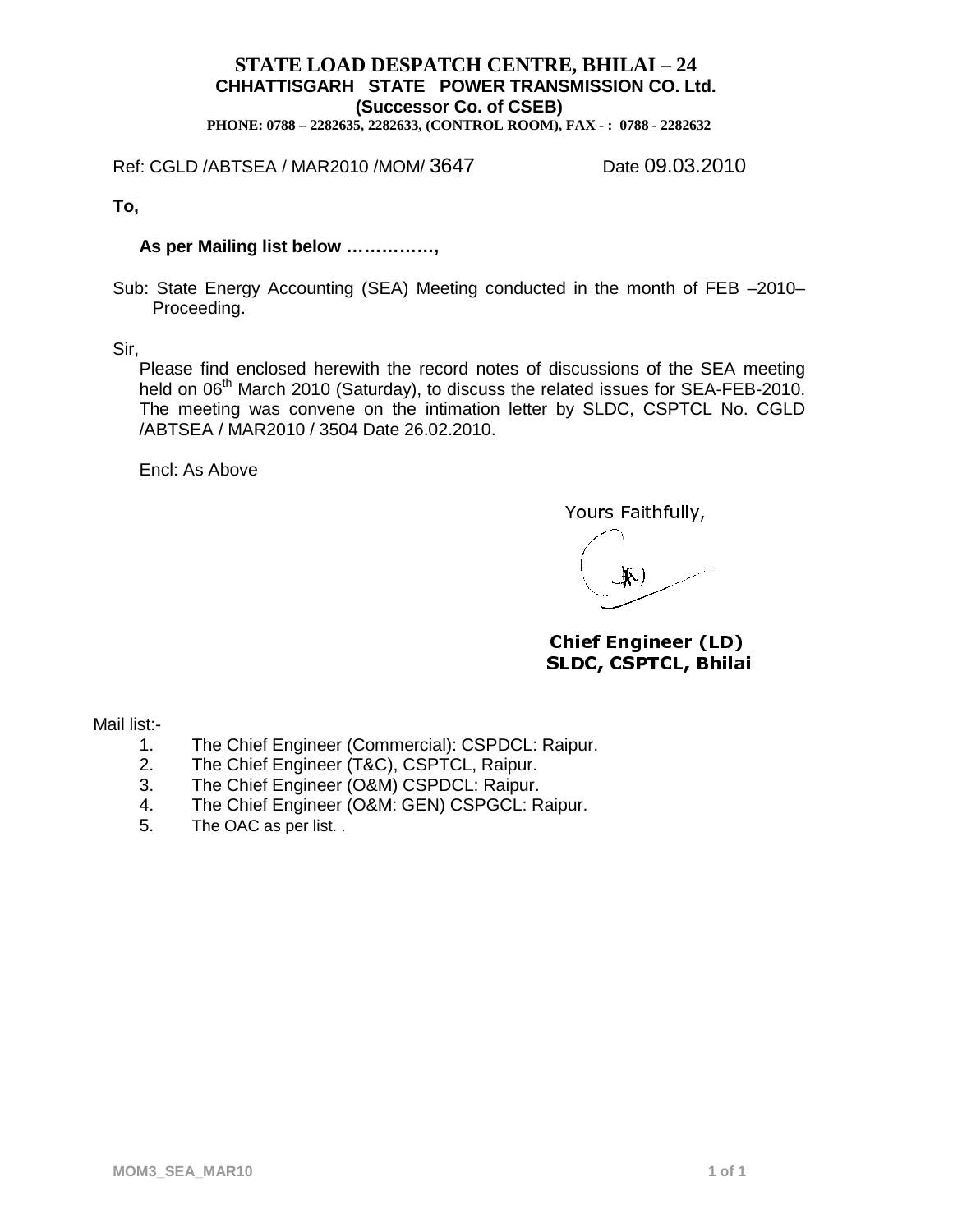### **STATE LOAD DESPATCH CENTRE, BHILAI – 24 CHHATTISGARH STATE POWER TRANSMISSION CO. Ltd. (Successor Co. of CSEB) PHONE: 0788 – 2282635, 2282633, (CONTROL ROOM), FAX - : 0788 - 2282632**

Ref: CGLD /ABTSEA / MAR2010 /MOM/ 3647 Date 09.03.2010

Sub: State Energy Accounting (SEA) Meeting conducted in the month of FEB -2010- Proceeding.

The SEA meeting held for the month of FEB-2010 held at NSPCL, Bhilai,  $CSPTCL$  on  $06<sup>tn</sup>$  March 2010 (Saturday)

### Item No. 1 Confirmation of the January-2010 month SEA accounts. The no comments have been received on the SEA accounts of the January-2010 month.

The other agenda points as discussed are also circulated.

- **Item No. 2. Scheduling:** SLDC pointed out that the GENCO and customers injecting power in the grid of more than 1 MW has to submit its schedule to SLDC as per the Grid code.
	- a. It is mandatory as per the MYT of CSERC for the accounting of GENCO and the same could be commenced at the earliest.
	- b. Schedules are to be send regularly. The files can be send through the following paths<br>c. Path a. Through URJA
	- Through URJA NET /Temporary/ Csptcl/ CELD/ Schedules.
	- d. Path b. Through Inter NET schedules@sldccq.qov.in

SLDC requested that the LTOA Customers/ OAC should obtain Confirmation from SLDC control room may be obtained their schedules are received at SLDC in time.

**Subject line** for the Message sent by the LTOA customers shall be in the format DC GENID DDMMYYYY REV NO.

The same is illustrated: For KEB050: DC KEB050 06032010 0.

For NSPCL: DC NSPCL 07032010 0.

For NSPCL: DC\_ NSPCL \_07032010\_1.

«

The Gen Staion ID for the GENCO are KEB050, KEB120, KWB210, **KEE250 & BHEP** for Korba East power project- 50 MW & 120 MW, Korba West power project-210 MW, Korba East Extn power project-250 MW & Bango Hydel Electric Power Project respectively. Similarly SLDC requested that the GEN stations may get the gen ID from SLDC for scheduling.

NSPCL pointed out that the revised schedules are sometimes received late from the SLDC control room. SLDC, CSPTCL requested NSPCL to bring out the occasions and obtain the schedules as per the Grid Code provisions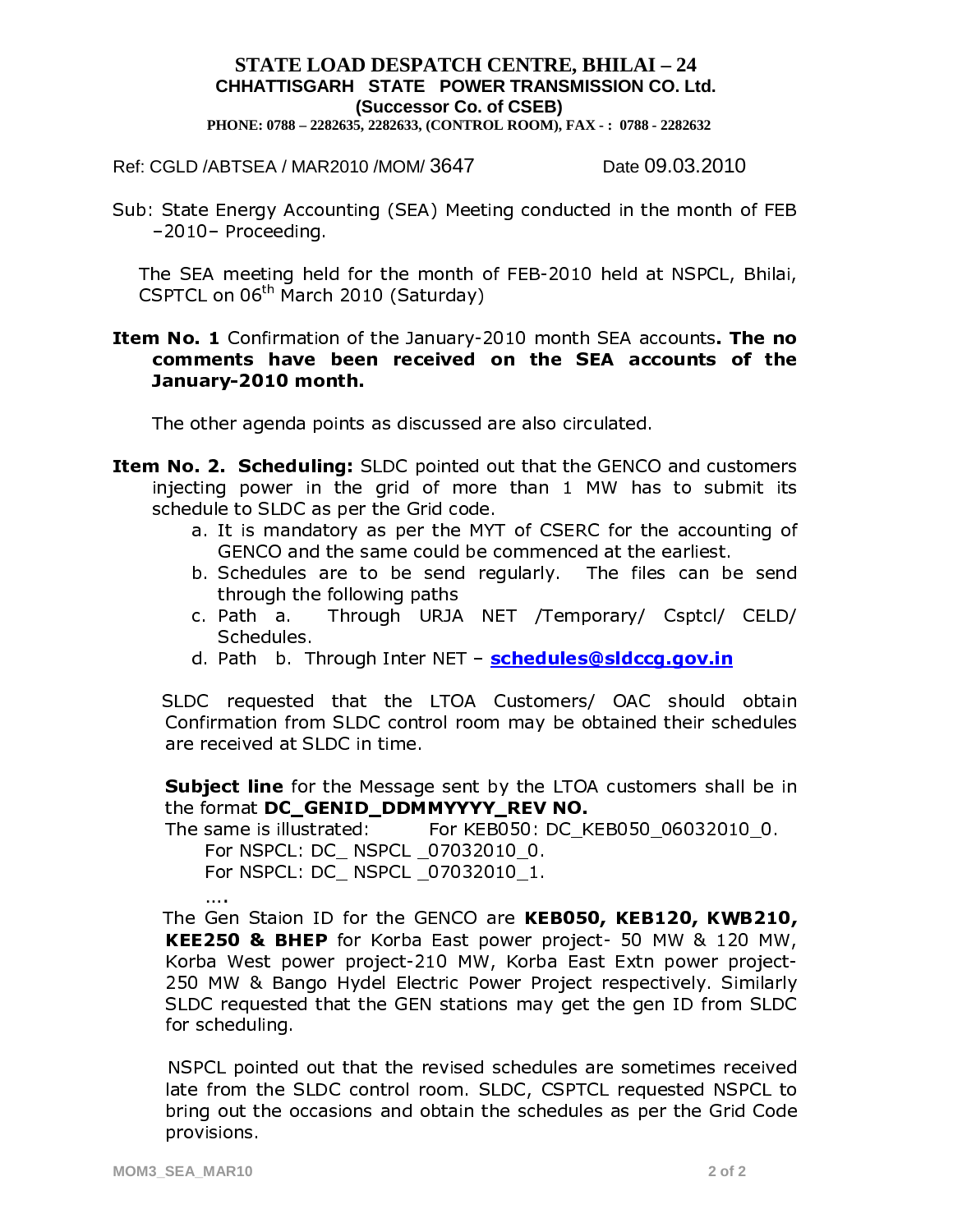# **STATE LOAD DESPATCH CENTRE, BHILAI – 24** CHHATTISGARH STATE POWER TRANSMISSION CO. Ltd. (Successor Co. of CSEB)

PHONE: 0788 - 2282635, 2282633, (CONTROL ROOM), FAX -: 0788 - 2282632

Ref: CGLD /ABTSEA / MAR2010 /MOM/ 3647

Date 09.03.2010

Item No. 3. Meter readings: The grid substation meters MRI files are to be sent to SLDC through email, ftp (CSEB inet) or online metering arrangement on weekly basis and preferably by every MONDAY.

The files can be send through the following paths

- Through URJA NET /Temporary/Csptcl/CELD/Concerned a. Path a MTR/SSD.
- b. Path b. Through Inter NET meterreadings@sldccg.gov.in

**Subject line** for the Message sent by the MRT/SDD/OAC shall be in theformat MRD SSD/MRTDn OAC MTRNO FROMDATE TODATE. The same is illustrated:

For OAC Jagdamba Power in MRT Dn RPR-1 MRD MRTRPR1 JPAL APM99702 26122009 04012010 For OAC Vaswani Industries in MRT Dn RPR-2 MRD MRTRPR2 VIL APM84513 01012010 15012010.

The concerned MRT Dn/ SSD and the LTOA may obtain the OAC ID from SLDC for sending the correct file.

SLDC directed NSCPL to depute their meter manufacturer/ supplier engineer to SLDC, CSPTCL on to most priority in order to get the error/fault in meter files rectified.

Item No. 4. Energy Accounts: SLDC informed that The SEA are generally issued by 2<sup>nd</sup> of the prospective month. The details of the SEA accounts are made available on the SLDC web site sidccg.gov.in

Genco and the OAC are requested to go through their accounts and arrange the certified copy mailed back to SLDC prior to the SEA meeting.

- Item No. 5. UI Accounts: All the OAC / Pool members are requested to submit their deposits slip details and the other instruments as made by them in the bank directly. It is a mandatory requirement for SLDC. CSPTCL for the settlements of the UI accounts.
- Item No. 6. Shutdowns: Representatives from the GENCO pointed out that they are not getting their shutdowns cleared in time. SLDC, CSPTCL informed them that the shutdowns activities should be planned in such a manner and procedure as followed at regional level.
- Item No. 7. Backing Down/ revisions in schedules during the peak **hours:** The Open access customer representative from Monnet Raipur &